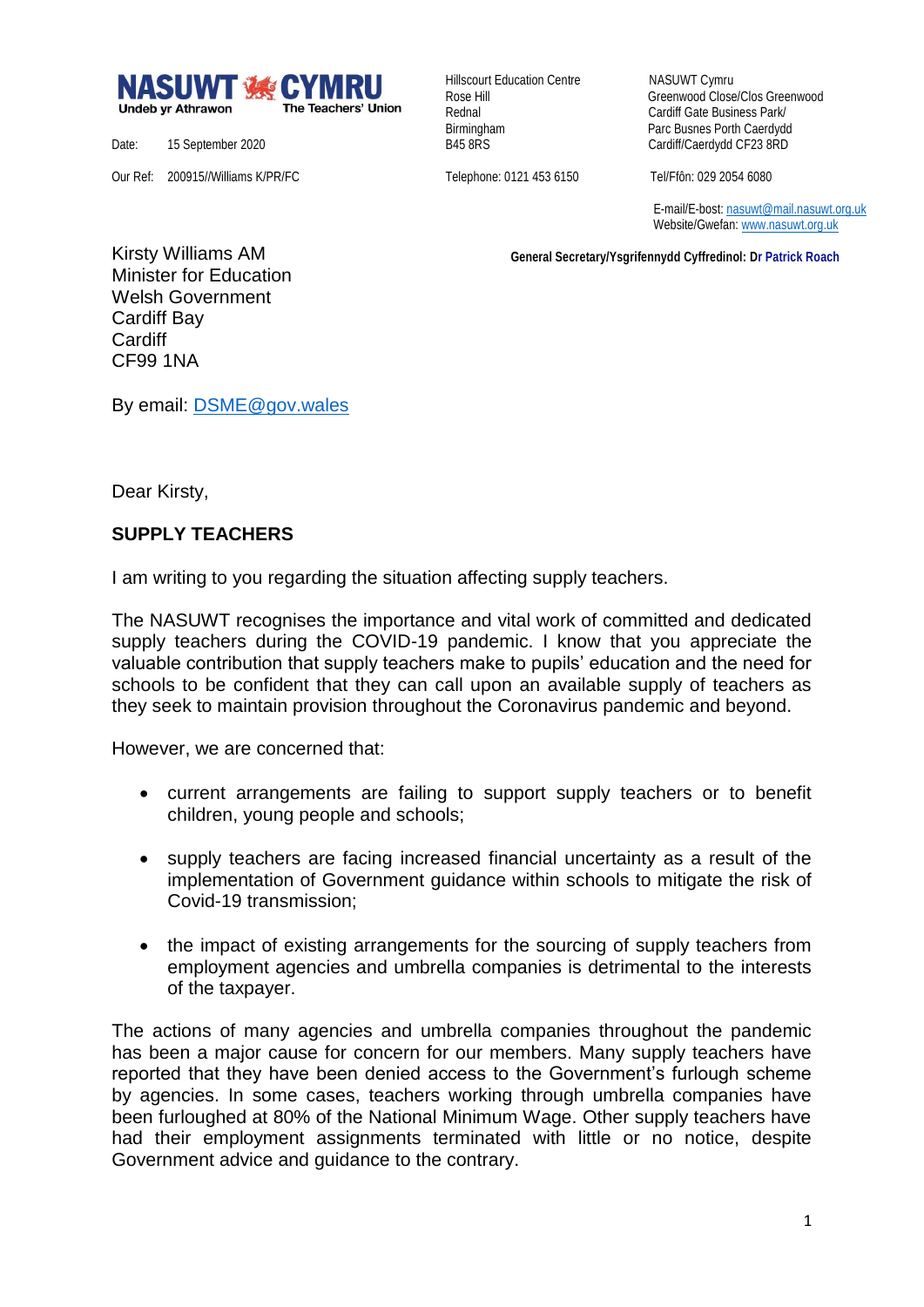The problems experienced by supply teachers are now being compounded by revisions to the Coronavirus Job Retention Scheme (CJRS) from the autumn where agencies are refusing to commit financially towards the scheme, further reducing financial protection for supply teachers, at a time where work opportunities remain scarce.

Prior to and following the full reopening of schools on 1 September, the NASUWT has received numerous reports from supply teachers who have been advised that they will be unable to access work opportunities as schools seek to minimise social contact by the use of education bubbles. Coupled with the decision to end the CJRS, this will leave many qualified supply teachers facing financial misery this term, and this may well force many teachers to seek work outside of teaching and education.

Many supply teachers who are being employed are concerned that any promise of regular work may be endangered if they or their bubble are told to self-isolate during which period the school may well not honour financially the agreed work over the period of self-isolation.

The NASUWT asks the Welsh Government to intervene to ensure that financial support continues to be provided to supply teachers at this time.

Whilst acknowledging that spending on supply teaching in Wales has reduced, there is no doubt that it remains big business. The Welsh Audit Office report that approximately £54 Million was spent on supply cover in 2011-12.<sup>1</sup> By 2016-17 this figure appears to have reduced to £40 Million.<sup>2</sup> Schools are charged up to a 40% commission fee which goes direct to the agency. Many agencies also charge finder's fees to schools, which restrict access to employment for teachers who may be able to take up permanent or temporary job opportunities in schools. We have evidence of fees to the value of £10,000 being charged to release a teacher.

The rates of pay of supply teachers have remained stagnant for the overwhelming majority of supply teachers and have been eroded by inflation and have largely been omitted from the scope of pay awards recommended by the Independent Welsh Pay Review Body. Furthermore, supply teachers employed through agencies are also currently unable to be active members of the Teachers' Pension Scheme (TPS). The NASUWT maintains that there is a strong argument that supply teachers, working alongside other employed teachers, should be afforded the right to access the Teachers' Pension Scheme.

As you are aware, there is strong evidence that well managed banks of directly employed supply teachers, operated by central government, local authorities or clusters of schools have significant advantages for both schools and for supply teachers.<sup>3</sup> This has the potential to reduce overheads, provide better pay, pensions, working conditions and CPD entitlements for teachers, whilst giving schools greater confidence and assurance.

1

Wales Audit Office 2013 Covering Teachers' Absence.

<sup>&</sup>lt;sup>2</sup> £40 M spent on supply teachers in Wales Available at[: https://www.bbc.co.uk/news/uk-wales-46263250](https://www.bbc.co.uk/news/uk-wales-46263250) Accessed on 27.1.20

<sup>3</sup> Welsh Government (2019)